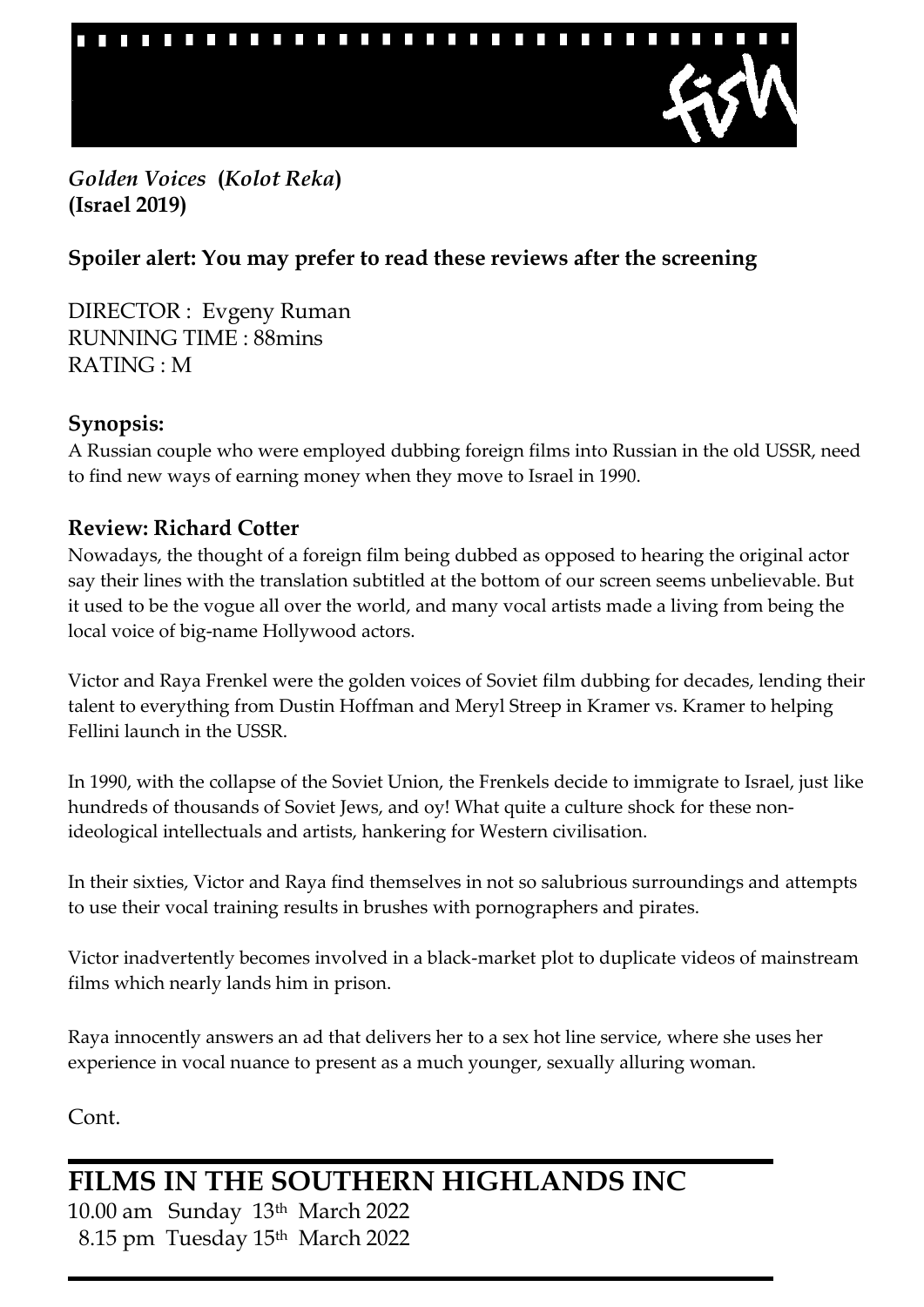#### **Review**: Cont.

It's all make believe, like the illusion of native linguistics on foreign tongue, but Victor is not enamoured of Raya's giving aural sex to strangers. It is an affront to his male pride, a kind of performance anxiety that sees them argue and part.

To add an extra and unexpected event, one of Raya's anonymous callers starts to obsess and becomes somewhat of a stalker.

In turns amusing, painful, and absurd *Golden Voices* is a beguiling little charmer, due largely to the casual perfection of the two lead actors.

Mariya Belkina as Raya and Vladimir Friedman as Victor personify their dilemma with stings and tickles that enlist the mind and the heart.

A film about the ordeals of the immigrant, about the chosen being frozen and promises broken in the promised land, *Golden Voices* is also a film born from a love of cinema, and so, is a must see for all cinema lovers.

**Source: [www.Sydneyartsguide.com.au](http://www.sydneyartsguide.com.au/) ~** Richard Cotter 24/3/2021 Edited extracts ~ accessed 8/5/2021

**~~**

#### **Review: Glenn Kenny**

Two voice actors from Russia struggle for a fresh start.

Among other things, the late-1980s collapse of the Soviet state brought about both the privatization of Russian industry and the government's softening of laws forbidding Jews to emigrate from the land. *Golden Voices*, a winning comedy-drama directed by the Israeli filmmaker Evgeny Ruman, himself a son of immigrants from Belarus, locates its unusual narrative at the meeting point of those two post-U.S.S.R. circumstances.

Victor and Raya, played by Vladimir Friedman and Maria Belkin, were top Russian-dubbing artists in the post-Stalin "thaw." ("You turned Kirk Douglas into a great actor," an old fan enthuses to Victor about his work on "Spartacus.") Now, in 1990, the state film apparatus doesn't need them anymore, as it has ceased to exist. The couple had long wanted to settle in Israel anyway. On arrival, they quickly learn that demand for their particular talents is scarce.

These are warm, attractive, intelligent characters who believe in art, and Raya's diffidence upon landing a job at a phone-sex warehouse is understandable. But she applies her talents aptly: She can be a "22-year-old virgin" on one call and a jaded, bored housewife on the next.

Victor hooks up with some lo-fi video pirates, dubbing movies taped in theatres with a camcorder, but this messes with his sense of artistic integrity, not to mention his desire not to be arrested. Plus he's plenty anxious over Iraq's threatened missile attacks — which indeed arrive at the movie's climax. Friedman and Belkin are dead-on credible at every turn.

Job tensions hammer at the fault lines of the couple's marriage, but the movie maintains an [un](http://www.imdb.com/title/tt9857480/?ref_=ref_ext_NYT)derstated tone. A pleasant sit — the kind of picture that's moving, but not *too* moving.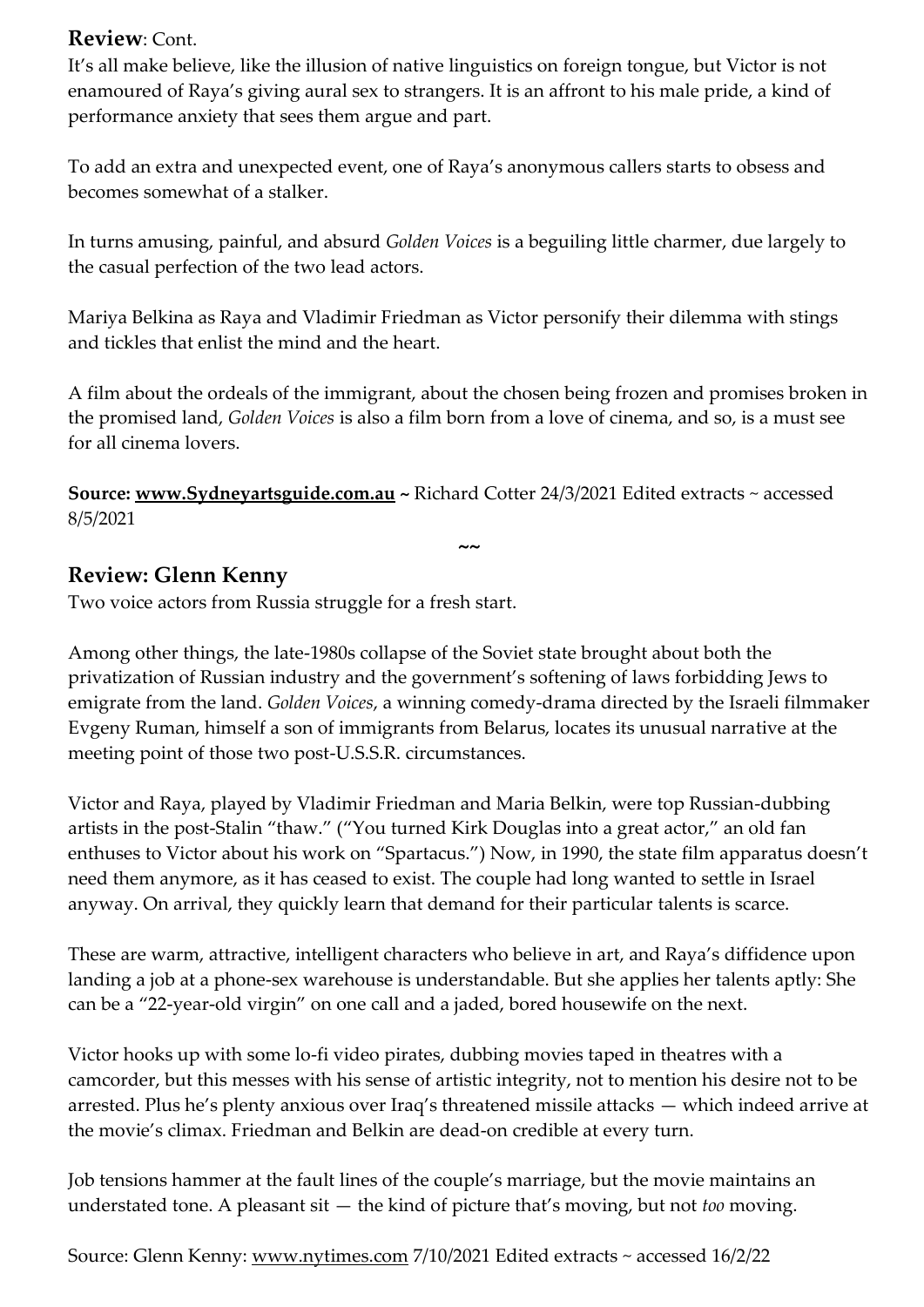#### **Some Thoughts on:** *The Heiresses*

The wonderful news that FISH is up and running again, surviving the ravages of Covid, was absolutely confirmed by the recent screening of this thought provoking and character driven gem from FISH first timer, Paraguay.

Despite the obvious small budget for design and production, this gentle film proved to be a very moving and, at times, quite brave cinematic outing. The portrayal of two relatively senior women in a close, long term relationship, the inclusion and recognition of self-stimulation as an important part of Chela's libido and the depiction of attraction and desire among 'the more mature' in society, was so refreshing to see presented both sensitively and naturally. (Hollywood, please take note!)

I really enjoyed the transit of the characters through the film. Chiquita facing the reality of debtor's prison with stoic acceptance as she duly finds her niche in the overcrowded 'borstal' of seedy, sweaty, noisy and aggressive inmates. She finally escapes at film's end…. as does the long-suffering Chela. Her 'sentence' had been much longer as their income, lifestyle and relationship were all waning. Her escape is so much more liberating though, as the taxi business and accompanying funds grow along with her confidence, happiness, self-esteem, purpose and potential love life.

The simple intensity and effectiveness of these two lead actors and our resulting concern for them was very much due to the fine direction of Marcelo Martinessi.

My only worry on behalf of Chela at the conclusion of the film, was when we witnessed that promising shot of the Merc's empty car space. With an engine rattle that sounded worse than a clapped out Datsun one tonner table top truck I once owned, her initial stop in her new life's journey, may very well have been at the first available mechanic's garage.

**~~**

Thanks FISH, onward and upwards.

#### **Ross Armfield.**

**COMING UP:**

April *A Lion Returns* (Australia)

& Tuesday 5<sup>th</sup>